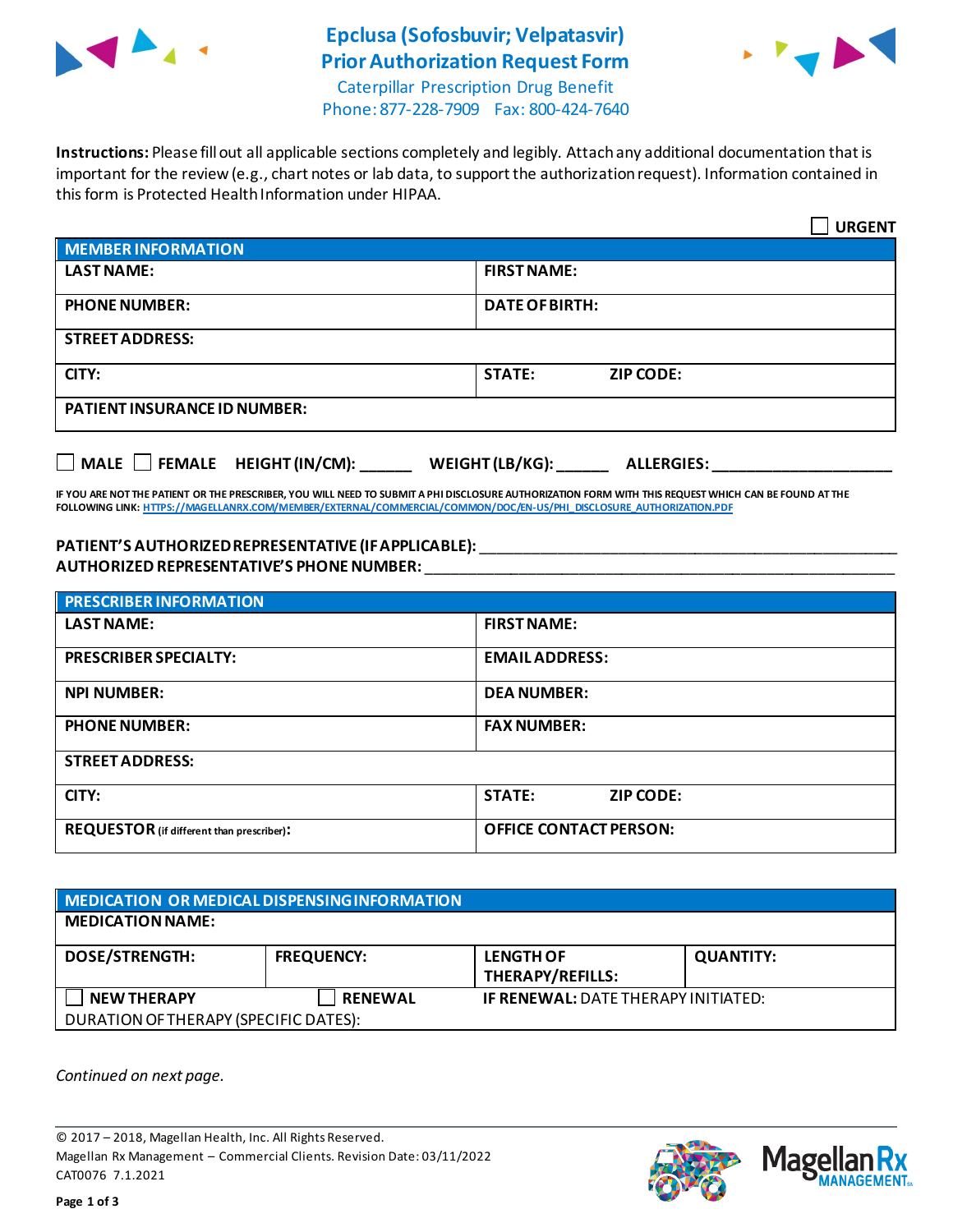

## **Epclusa (Sofosbuvir; Velpatasvir) Prior Authorization Request Form**

Caterpillar Prescription Drug Benefit Phone: 877-228-7909 Fax: 800-424-7640



| MEMBER'S LAST NAME:                                                                                                                                                                                                                                                                                                                                                                                                                                                                                                     | <b>MEMBER'S FIRST NAME:</b>                                                      |                                                       |  |  |
|-------------------------------------------------------------------------------------------------------------------------------------------------------------------------------------------------------------------------------------------------------------------------------------------------------------------------------------------------------------------------------------------------------------------------------------------------------------------------------------------------------------------------|----------------------------------------------------------------------------------|-------------------------------------------------------|--|--|
|                                                                                                                                                                                                                                                                                                                                                                                                                                                                                                                         | 1. HAS THE PATIENT TRIED ANY OTHER MEDICATIONS FOR THIS CONDITION?               | YES (if yes, complete below)<br>INO                   |  |  |
| <b>MEDICATION/THERAPY (SPECIFY</b><br>DRUG NAME AND DOSAGE):                                                                                                                                                                                                                                                                                                                                                                                                                                                            | <b>DURATION OF THERAPY (SPECIFY</b><br>DATES):                                   | <b>RESPONSE/REASON FOR</b><br><b>FAILURE/ALLERGY:</b> |  |  |
|                                                                                                                                                                                                                                                                                                                                                                                                                                                                                                                         |                                                                                  |                                                       |  |  |
| <b>2. LIST DIAGNOSES:</b><br>$\Box$ Chronic hepatitis C (HCV)<br>□ Other diagnosis: ___________________ICD-10___________________________________                                                                                                                                                                                                                                                                                                                                                                        |                                                                                  | <b>ICD-10:</b>                                        |  |  |
| 3. REQUIRED CLINICAL INFORMATION: PLEASE PROVIDE ALL RELEVANT CLINICAL INFORMATION TO SUPPORT A<br>PRIOR AUTHORIZATION.                                                                                                                                                                                                                                                                                                                                                                                                 |                                                                                  |                                                       |  |  |
| Document the patient's hepatitis Cvirus (HCV) genotype:                                                                                                                                                                                                                                                                                                                                                                                                                                                                 |                                                                                  |                                                       |  |  |
| Is the prescriber a hepatologist, gastroenterologist or an infectious disease specialist? $\Box$ Yes $\Box$ No                                                                                                                                                                                                                                                                                                                                                                                                          |                                                                                  |                                                       |  |  |
| Does the patient have decompensated cirrhosis? $\square$ Yes $\square$ No                                                                                                                                                                                                                                                                                                                                                                                                                                               |                                                                                  |                                                       |  |  |
| Will the patient be using ribavirin in combination with Epclusa? $\Box$ Yes $\Box$ No                                                                                                                                                                                                                                                                                                                                                                                                                                   |                                                                                  |                                                       |  |  |
| Does patient have an absolute contraindication to using the authorized generic sofosbuvir/velpatasvir? $\Box$ Yes $\Box$ No<br>Please submit chart documentation.                                                                                                                                                                                                                                                                                                                                                       |                                                                                  |                                                       |  |  |
| If the patient has tried the authorized generic sofosbuvir/velpatasvir and will not be continuing it, has a U.S. FDA<br>MedWatch Voluntary Reporting Form for adverse drug reactions (FDA Form 3500) been filed with the FDA?<br>$\Box$ Yes $\Box$ No, Please submit a copy of the completed FDA 3500 form.                                                                                                                                                                                                             |                                                                                  |                                                       |  |  |
| Does patient have difficulty swallowing? $\square$ Yes $\square$ No                                                                                                                                                                                                                                                                                                                                                                                                                                                     |                                                                                  |                                                       |  |  |
| Are there any other comments, diagnoses, symptoms, medications tried or failed, and/or any other information the<br>physician feels is important to this review?                                                                                                                                                                                                                                                                                                                                                        |                                                                                  |                                                       |  |  |
|                                                                                                                                                                                                                                                                                                                                                                                                                                                                                                                         |                                                                                  |                                                       |  |  |
| Please note: Not all drugs/diagnosis are covered on all plans. This request may be denied unless all required<br>information is received.                                                                                                                                                                                                                                                                                                                                                                               |                                                                                  |                                                       |  |  |
| ATTESTATION: I attest the information provided is true and accurate to the best of my knowledge. I understand that                                                                                                                                                                                                                                                                                                                                                                                                      |                                                                                  |                                                       |  |  |
| the Health Plan, insurer, Medical Group or its designees may perform a routine audit and request the medical<br>information necessary to verify the accuracy of the information reported on this form.                                                                                                                                                                                                                                                                                                                  |                                                                                  |                                                       |  |  |
|                                                                                                                                                                                                                                                                                                                                                                                                                                                                                                                         | Prescriber Signature or Electronic I.D. Verification: __________________________ | Date: __________                                      |  |  |
| CONFIDENTIALITY NOTICE: The documents accompanying this transmission contain confidential health information that is legally privileged. If<br>you are not the intended recipient, you are hereby notified that any disclosure, copying, distribution, or action taken in reliance on the contents<br>of these documents is strictly prohibited. If you have received this information in error, please notify the sender immediately (via return FAX)<br>and arrange for the return or destruction of these documents. |                                                                                  |                                                       |  |  |

© 2017 – 2018, Magellan Health, Inc. All Rights Reserved. Magellan Rx Management – Commercial Clients. Revision Date: 03/11/2022 CAT0076 7.1.2021



**Magella** 

**MANAGEMENT**<sub>SM</sub>